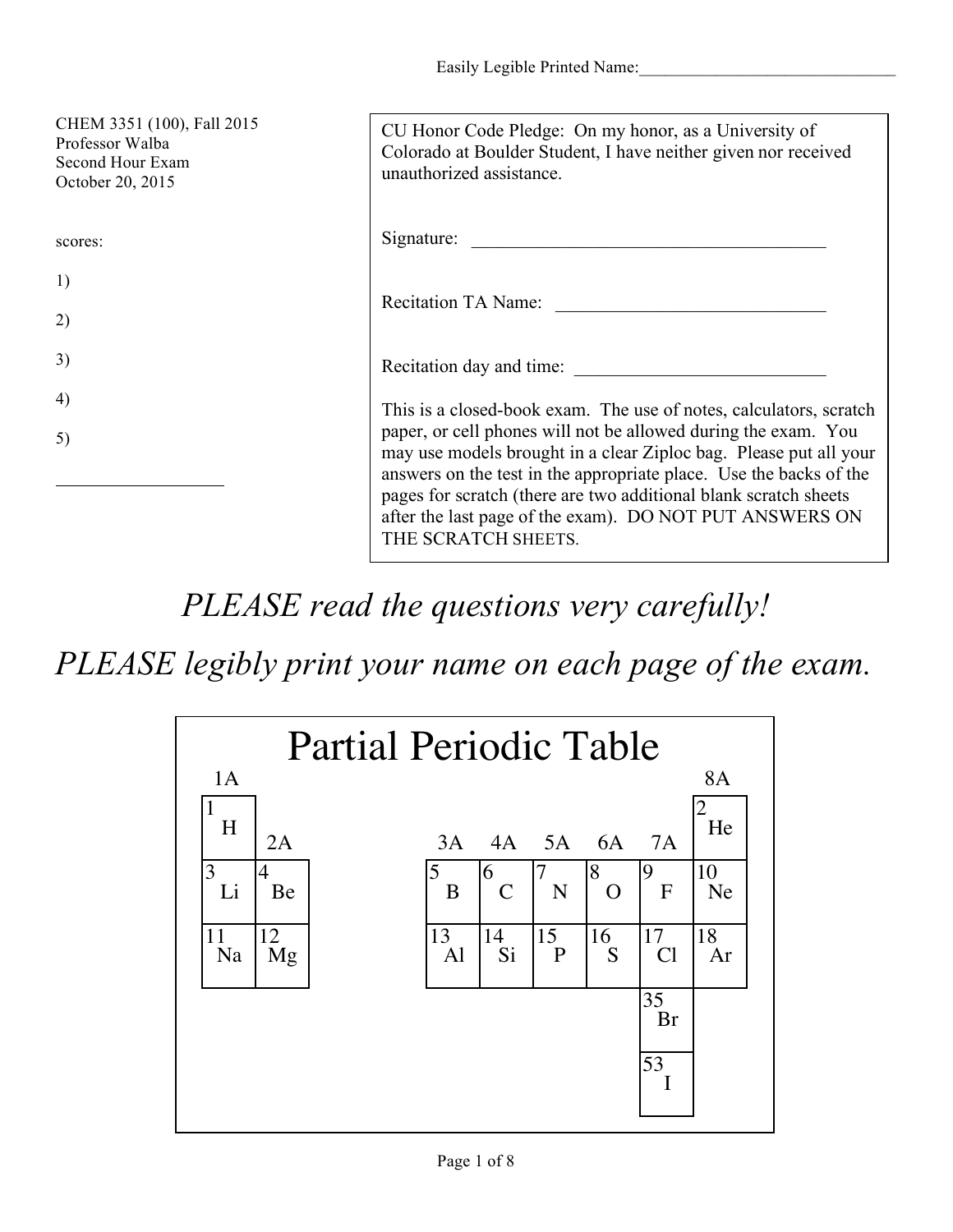1 (20 pts) a) For each of the molecules below, carefully give the configuration of each tetrahedral stereocenter using the R/S stereochemical descriptors.



b) Write the relationship between each of the following pairs of structures (homomers, enantiomers, diastereomers, or constitutional isomers). Put your answers just below the structures in the same box.

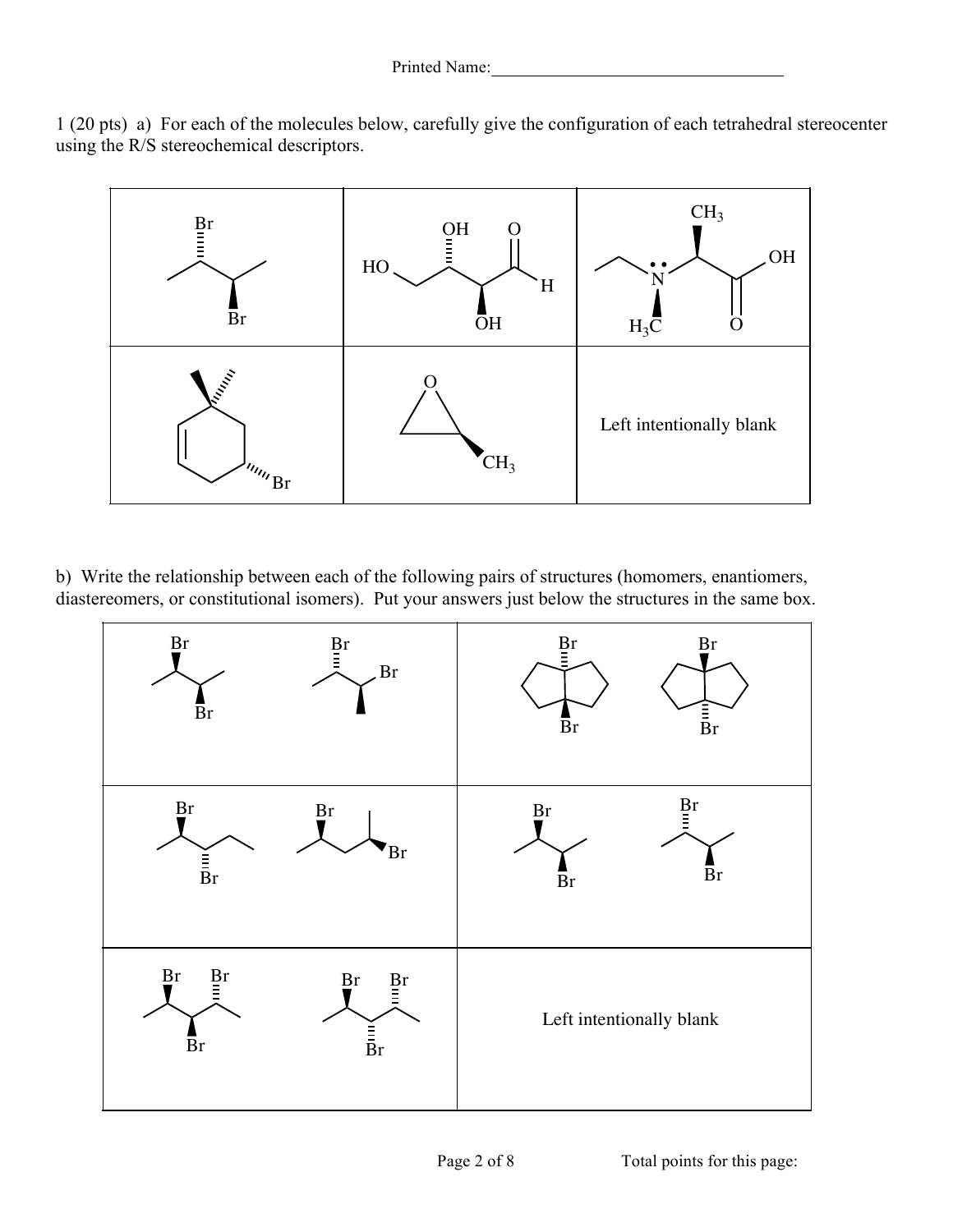2) (20 pts) Give the single major product (or two major products if two are formed) for each of the following reactions, carefully showing stereochemistry using wedges and dashes if appropriate. If a racemate is formed, show only one enantiomer and label it "rac." Assume chiral starting materials are single pure enantiomers unless they are labeled "rac."

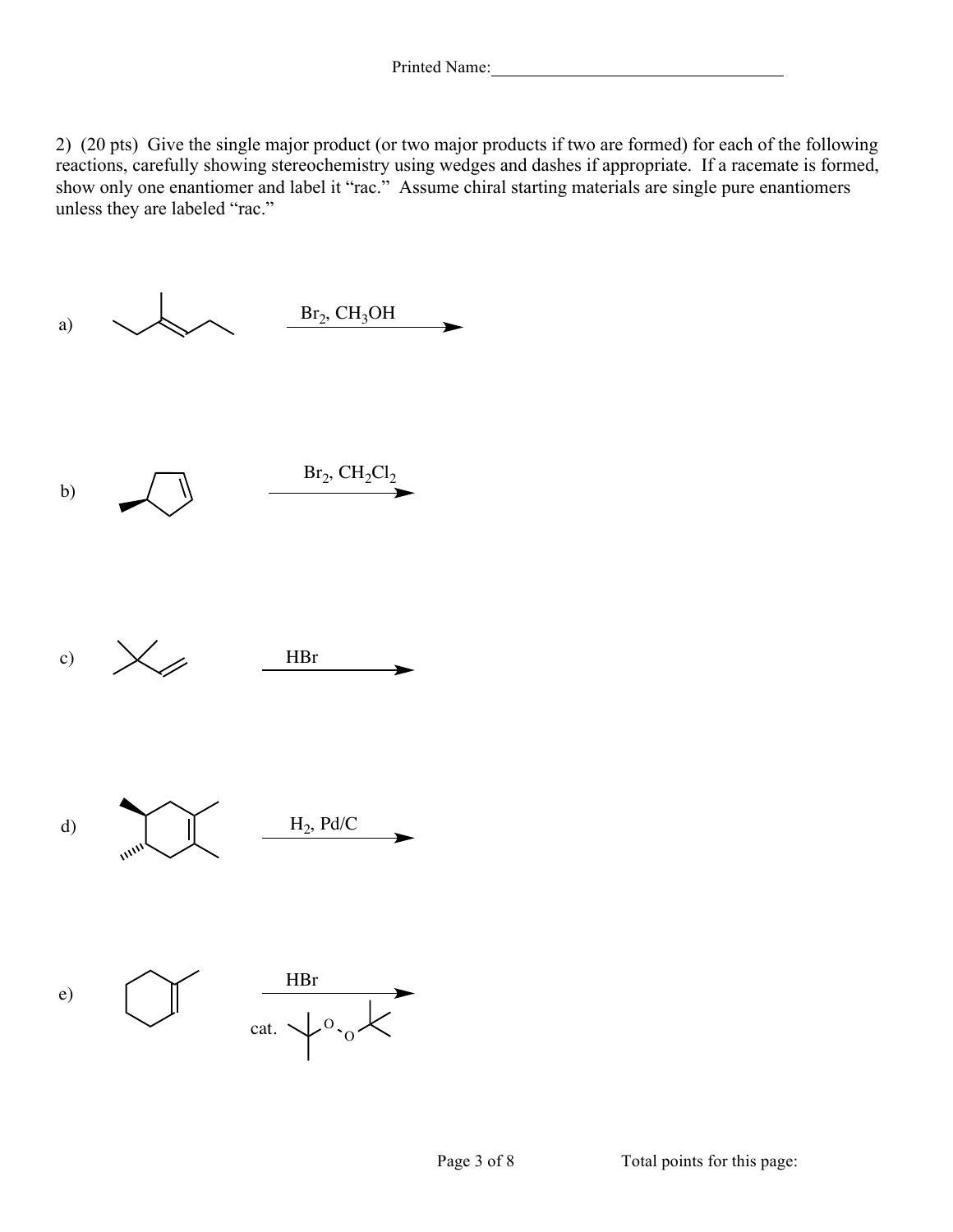3) (20 pts) Propose reagents for accomplishing each of the following transformations. For reactions involving sequential addition of reagents, label the two steps using letters. Make your synthesis efficient (i.e. the target product should be the major product). Assume chiral starting materials and products are single pure enantiomers unless they are labeled "rac."

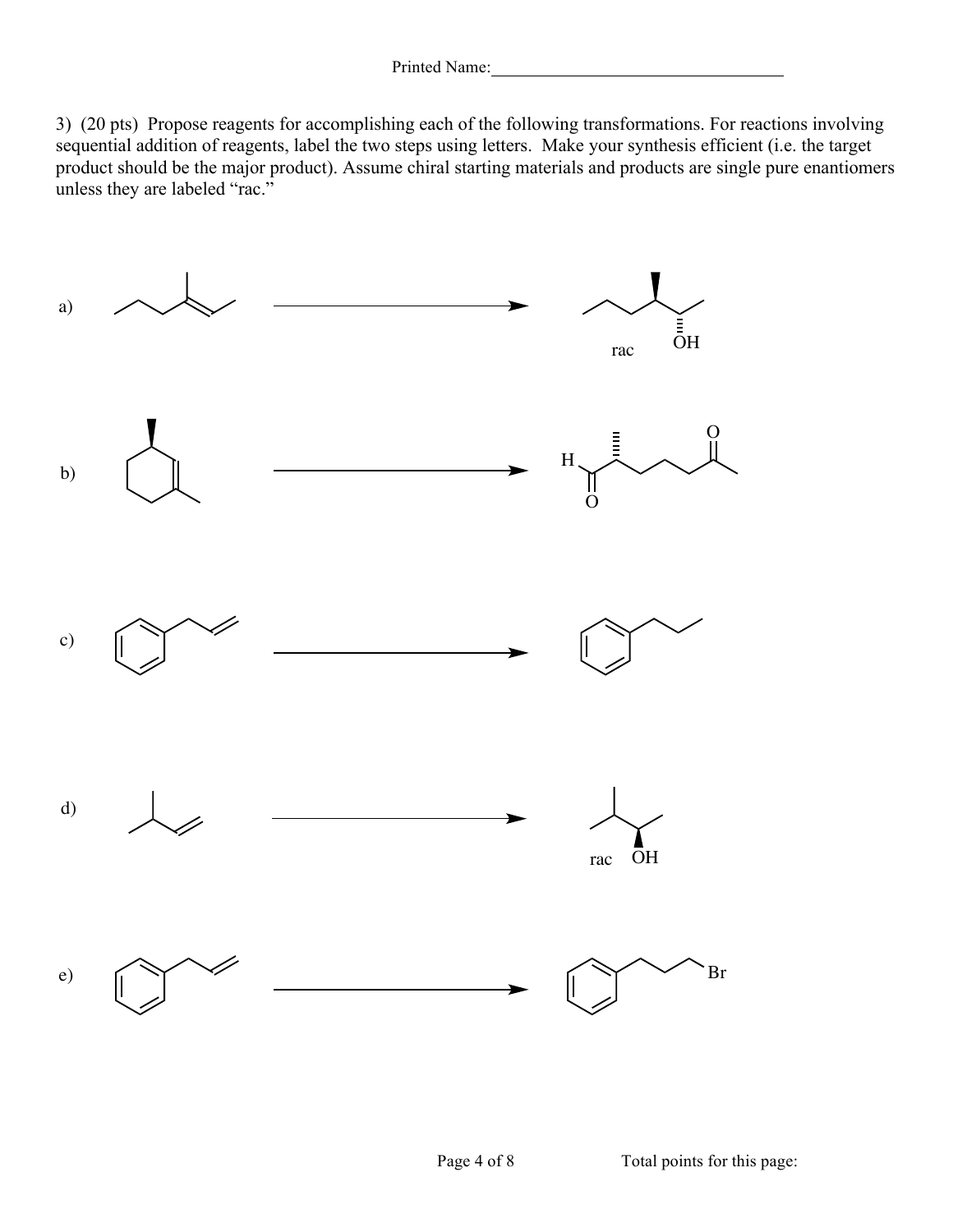4) (20 pts) a) The mechanism of the following reaction involves formation of a high energy cationic intermediate. Propose an arrow-pushing mechanism, carefully showing the structure of the cationic intermediate, **including the correct relative bond lengths** for bonds in the intermediate. Be sure all your structures are complete, including all loan pairs.



b) Briefly explain in the box below your reasoning for the structural features of the cationic intermediate in 4a)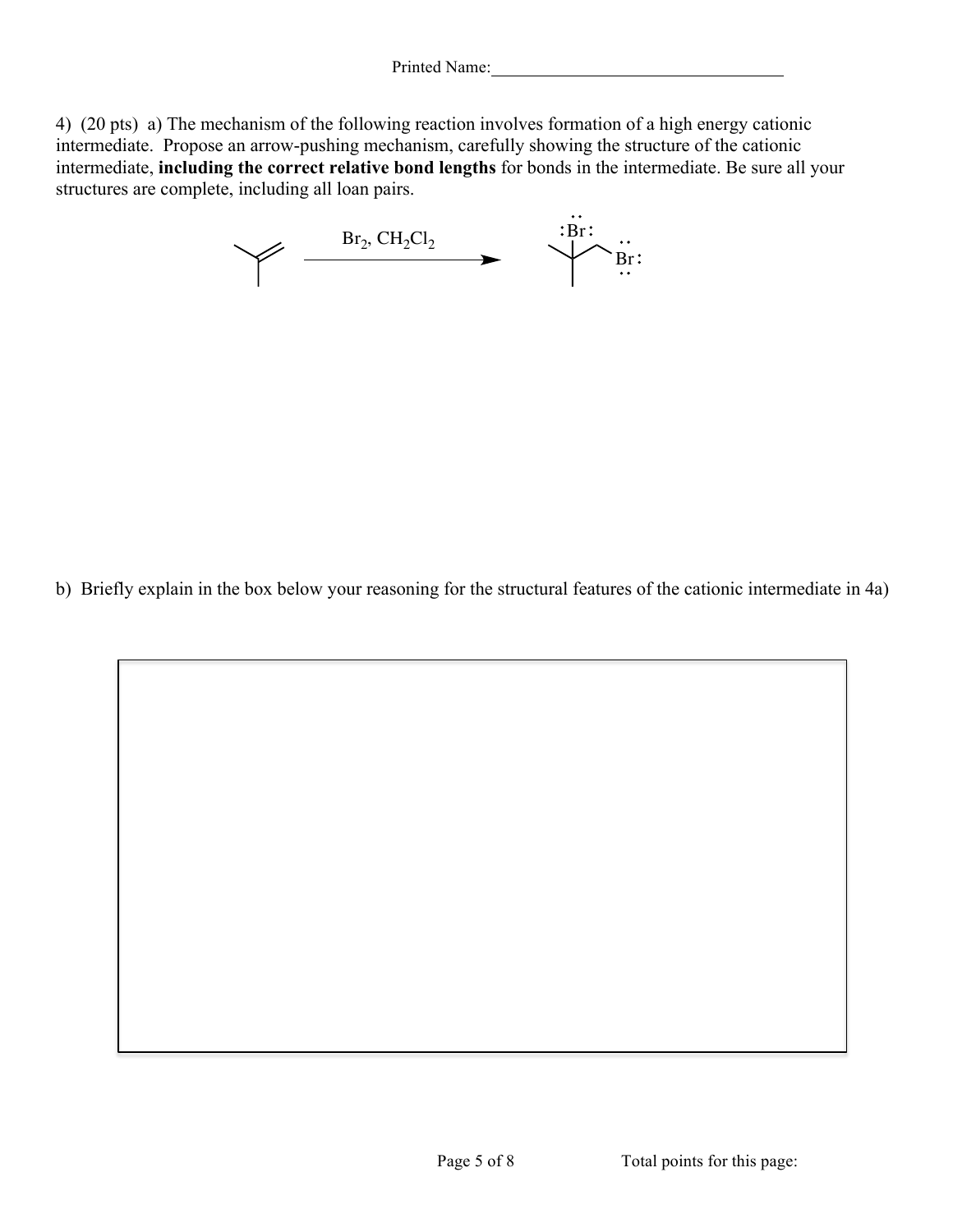## 4 – Continued

b) Give the single major product (or two major products if two are formed) for the following reaction, carefully showing stereochemistry using wedges and dashes if appropriate. If a racemate is formed, show only one enantiomer and label it "rac." Assume chiral starting materials are single pure enantiomers unless they are labeled "rac."



c) Propose an arrow-pushing mechanism for the initiation and propagation steps for the reaction in 4b).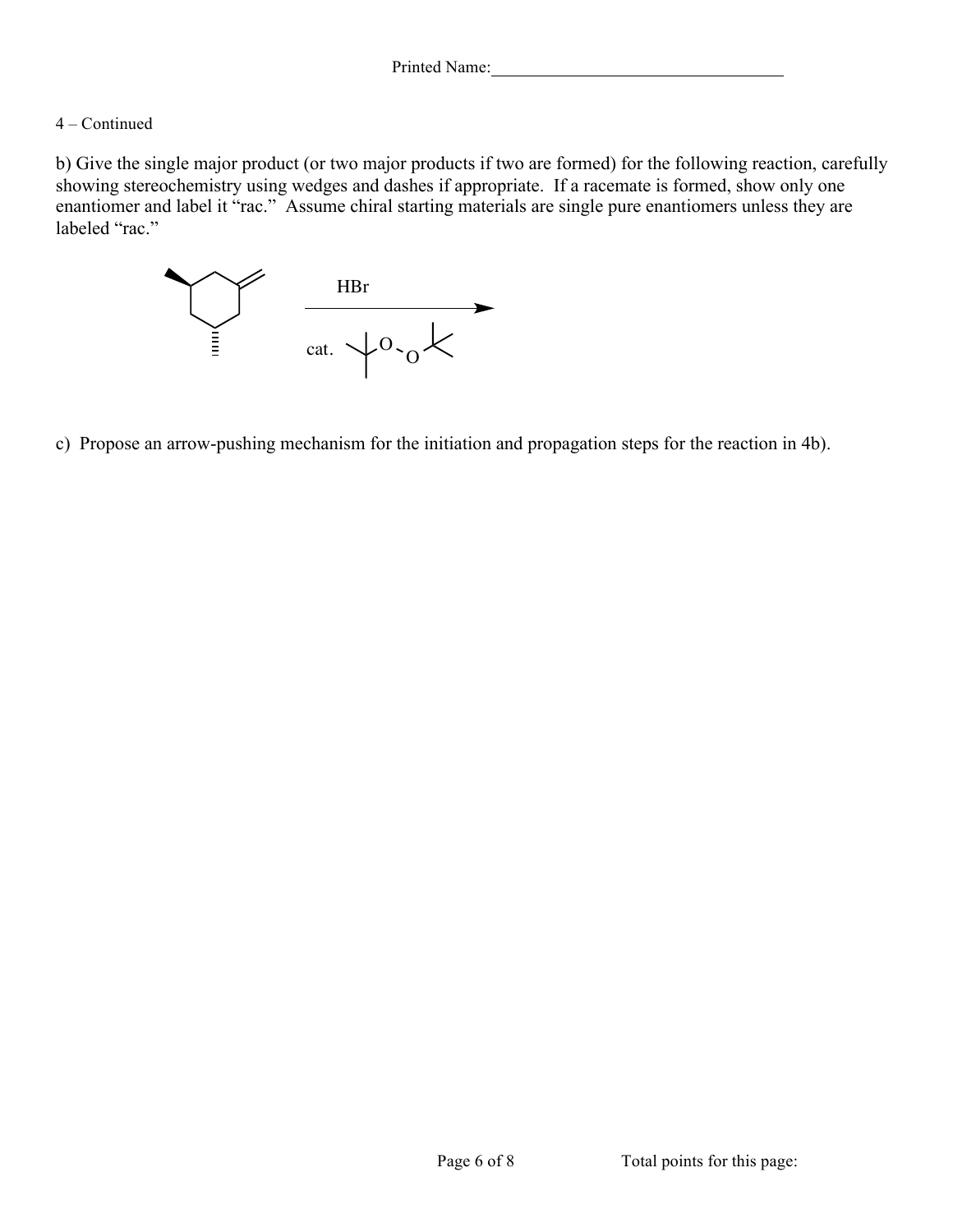Printed Name: 1988

5) (20 pts) a) Hydrochloric acid (HCl) reacts with cyclohexylethylene (**1**) in dichloromethane solvent. Give the **single major product** of this reaction.



b) Propose an arrow-pushing mechanism for the transformation in part 5a) leading to the single major product.